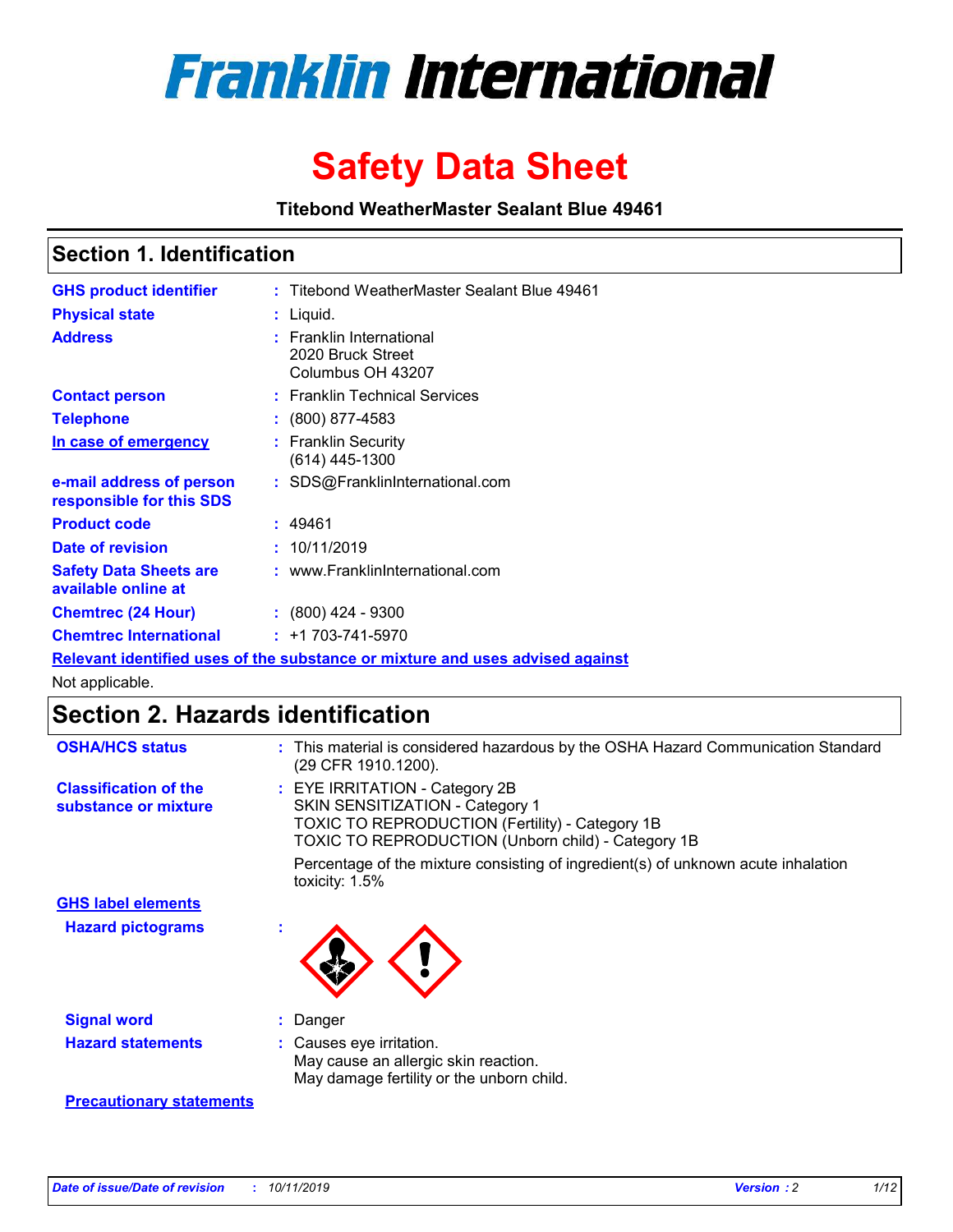### **Section 2. Hazards identification**

| <b>Prevention</b>                          | : Obtain special instructions before use. Do not handle until all safety precautions have<br>been read and understood. Wear protective gloves. Wear eye or face protection.<br>Wear protective clothing. Avoid breathing vapor. Wash hands thoroughly after handling.<br>Contaminated work clothing must not be allowed out of the workplace.                                                        |
|--------------------------------------------|------------------------------------------------------------------------------------------------------------------------------------------------------------------------------------------------------------------------------------------------------------------------------------------------------------------------------------------------------------------------------------------------------|
| <b>Response</b>                            | : IF exposed or concerned: Get medical attention. IF ON SKIN: Wash with plenty of<br>soap and water. Wash contaminated clothing before reuse. If skin irritation or rash<br>occurs: Get medical attention. IF IN EYES: Rinse cautiously with water for several<br>minutes. Remove contact lenses, if present and easy to do. Continue rinsing. If eye<br>irritation persists: Get medical attention. |
| <b>Storage</b>                             | : Store locked up.                                                                                                                                                                                                                                                                                                                                                                                   |
| <b>Disposal</b>                            | : Dispose of contents and container in accordance with all local, regional, national and<br>international regulations.                                                                                                                                                                                                                                                                               |
| <b>Hazards not otherwise</b><br>classified | : Product generates methanol during cure.                                                                                                                                                                                                                                                                                                                                                            |
|                                            |                                                                                                                                                                                                                                                                                                                                                                                                      |

### **Section 3. Composition/information on ingredients**

| <b>Substance/mixture</b><br>: Mixture                |               |                     |
|------------------------------------------------------|---------------|---------------------|
| Ingredient name                                      | $\frac{9}{6}$ | <b>CAS number</b>   |
| 3-aminopropyltriethoxysilane<br>Dibutyltin dilaurate | צ≥<br>≤0.3    | 919-30-2<br>77-58-7 |

Any concentration shown as a range is to protect confidentiality or is due to batch variation.

**There are no additional ingredients present which, within the current knowledge of the supplier and in the concentrations applicable, are classified as hazardous to health or the environment and hence require reporting in this section.**

**Occupational exposure limits, if available, are listed in Section 8.**

### **Section 4. First aid measures**

| <b>Description of necessary first aid measures</b> |                                                                                                                                                                                                                                                                                                                                                                                                                                                                                                                                                                                                                                                                                                                                                                           |  |  |  |
|----------------------------------------------------|---------------------------------------------------------------------------------------------------------------------------------------------------------------------------------------------------------------------------------------------------------------------------------------------------------------------------------------------------------------------------------------------------------------------------------------------------------------------------------------------------------------------------------------------------------------------------------------------------------------------------------------------------------------------------------------------------------------------------------------------------------------------------|--|--|--|
| <b>Eye contact</b>                                 | : Immediately flush eyes with plenty of water, occasionally lifting the upper and lower<br>eyelids. Check for and remove any contact lenses. Continue to rinse for at least 10<br>minutes. If irritation persists, get medical attention.                                                                                                                                                                                                                                                                                                                                                                                                                                                                                                                                 |  |  |  |
| <b>Inhalation</b>                                  | : Remove victim to fresh air and keep at rest in a position comfortable for breathing. If<br>not breathing, if breathing is irregular or if respiratory arrest occurs, provide artificial<br>respiration or oxygen by trained personnel. It may be dangerous to the person providing<br>aid to give mouth-to-mouth resuscitation. Get medical attention. If unconscious, place<br>in recovery position and get medical attention immediately. Maintain an open airway.<br>Loosen tight clothing such as a collar, tie, belt or waistband. In case of inhalation of<br>decomposition products in a fire, symptoms may be delayed. The exposed person may<br>need to be kept under medical surveillance for 48 hours.                                                       |  |  |  |
| <b>Skin contact</b>                                | : Wash with plenty of soap and water. Remove contaminated clothing and shoes. Wash<br>contaminated clothing thoroughly with water before removing it, or wear gloves.<br>Continue to rinse for at least 10 minutes. Get medical attention. In the event of any<br>complaints or symptoms, avoid further exposure. Wash clothing before reuse. Clean<br>shoes thoroughly before reuse.                                                                                                                                                                                                                                                                                                                                                                                     |  |  |  |
| <b>Ingestion</b>                                   | : Wash out mouth with water. Remove dentures if any. Remove victim to fresh air and<br>keep at rest in a position comfortable for breathing. If material has been swallowed and<br>the exposed person is conscious, give small quantities of water to drink. Stop if the<br>exposed person feels sick as vomiting may be dangerous. Do not induce vomiting<br>unless directed to do so by medical personnel. If vomiting occurs, the head should be<br>kept low so that vomit does not enter the lungs. Get medical attention. Never give<br>anything by mouth to an unconscious person. If unconscious, place in recovery position<br>and get medical attention immediately. Maintain an open airway. Loosen tight clothing<br>such as a collar, tie, belt or waistband. |  |  |  |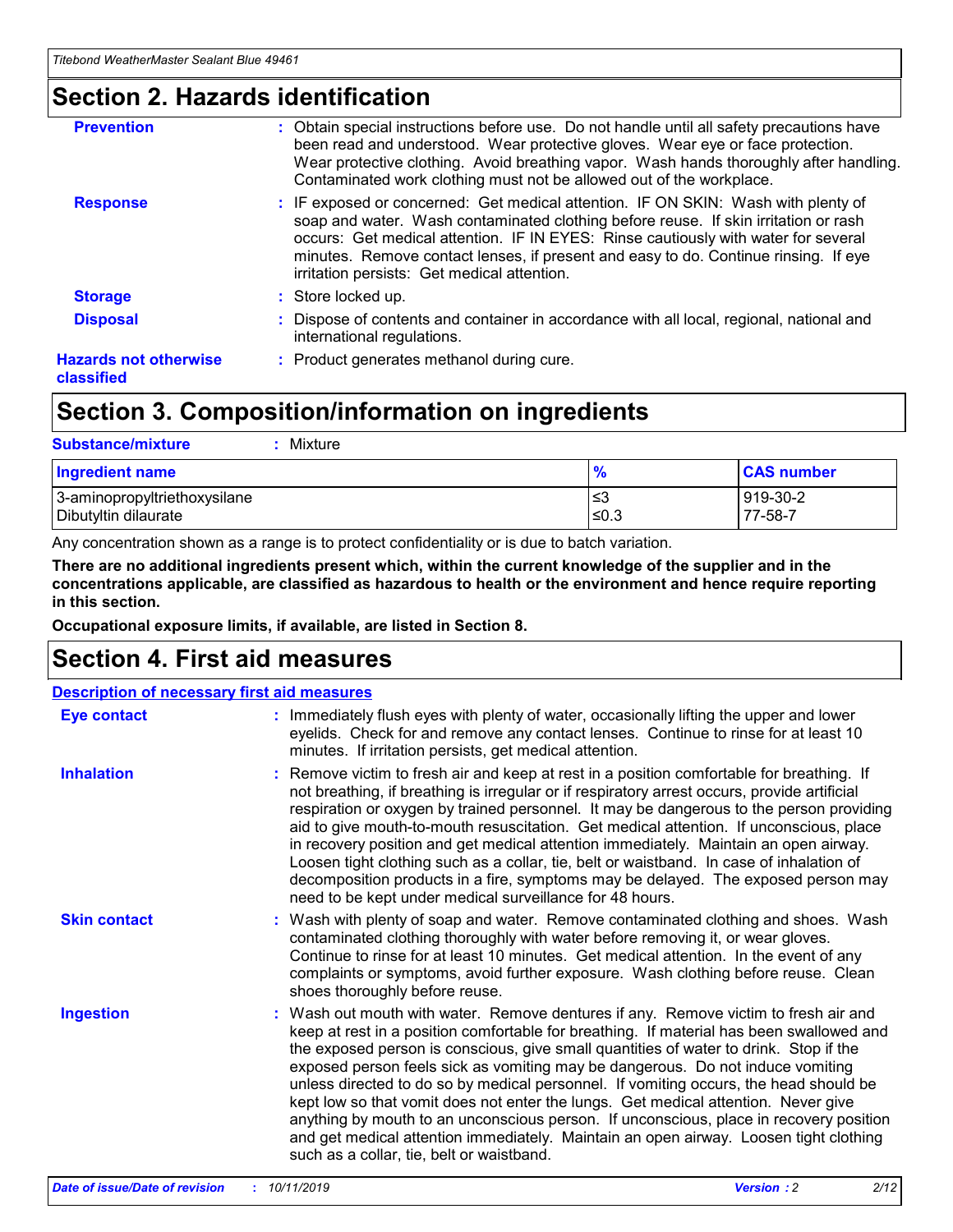### **Section 4. First aid measures**

| Most important symptoms/effects, acute and delayed |  |                                                                                                                                                                                                                                                                                                                                                                                                                 |  |
|----------------------------------------------------|--|-----------------------------------------------------------------------------------------------------------------------------------------------------------------------------------------------------------------------------------------------------------------------------------------------------------------------------------------------------------------------------------------------------------------|--|
| <b>Potential acute health effects</b>              |  |                                                                                                                                                                                                                                                                                                                                                                                                                 |  |
| <b>Eye contact</b>                                 |  | : May cause eye irritation.                                                                                                                                                                                                                                                                                                                                                                                     |  |
| <b>Inhalation</b>                                  |  | : No known significant effects or critical hazards.                                                                                                                                                                                                                                                                                                                                                             |  |
| <b>Skin contact</b>                                |  | : May cause skin irritation.                                                                                                                                                                                                                                                                                                                                                                                    |  |
| <b>Ingestion</b>                                   |  | : No known significant effects or critical hazards.                                                                                                                                                                                                                                                                                                                                                             |  |
| Over-exposure signs/symptoms                       |  |                                                                                                                                                                                                                                                                                                                                                                                                                 |  |
| <b>Eye contact</b>                                 |  | : Adverse symptoms may include the following:<br>irritation<br>watering<br>redness                                                                                                                                                                                                                                                                                                                              |  |
| <b>Inhalation</b>                                  |  | : Adverse symptoms may include the following:<br>reduced fetal weight<br>increase in fetal deaths<br>skeletal malformations                                                                                                                                                                                                                                                                                     |  |
| <b>Skin contact</b>                                |  | : Adverse symptoms may include the following:<br>irritation<br>redness<br>reduced fetal weight<br>increase in fetal deaths<br>skeletal malformations                                                                                                                                                                                                                                                            |  |
| <b>Ingestion</b>                                   |  | : Adverse symptoms may include the following:<br>reduced fetal weight<br>increase in fetal deaths<br>skeletal malformations                                                                                                                                                                                                                                                                                     |  |
|                                                    |  | <b>Indication of immediate medical attention and special treatment needed, if necessary</b>                                                                                                                                                                                                                                                                                                                     |  |
| <b>Notes to physician</b>                          |  | : In case of inhalation of decomposition products in a fire, symptoms may be delayed.<br>The exposed person may need to be kept under medical surveillance for 48 hours.                                                                                                                                                                                                                                        |  |
| <b>Specific treatments</b>                         |  | : No specific treatment.                                                                                                                                                                                                                                                                                                                                                                                        |  |
| <b>Protection of first-aiders</b>                  |  | : No action shall be taken involving any personal risk or without suitable training. If it is<br>suspected that fumes are still present, the rescuer should wear an appropriate mask or<br>self-contained breathing apparatus. It may be dangerous to the person providing aid to<br>give mouth-to-mouth resuscitation. Wash contaminated clothing thoroughly with water<br>before removing it, or wear gloves. |  |

**See toxicological information (Section 11)**

### **Section 5. Fire-fighting measures**

| <b>Extinguishing media</b>                             |                                                                                                                                                                                                     |
|--------------------------------------------------------|-----------------------------------------------------------------------------------------------------------------------------------------------------------------------------------------------------|
| <b>Suitable extinguishing</b><br>media                 | : Use an extinguishing agent suitable for the surrounding fire.                                                                                                                                     |
| <b>Unsuitable extinguishing</b><br>media               | : None known.                                                                                                                                                                                       |
| <b>Specific hazards arising</b><br>from the chemical   | : In a fire or if heated, a pressure increase will occur and the container may burst.                                                                                                               |
| <b>Hazardous thermal</b><br>decomposition products     | : Decomposition products may include the following materials:<br>carbon dioxide<br>carbon monoxide<br>nitrogen oxides<br>metal oxide/oxides                                                         |
| <b>Special protective actions</b><br>for fire-fighters | : Promptly isolate the scene by removing all persons from the vicinity of the incident if<br>there is a fire. No action shall be taken involving any personal risk or without suitable<br>training. |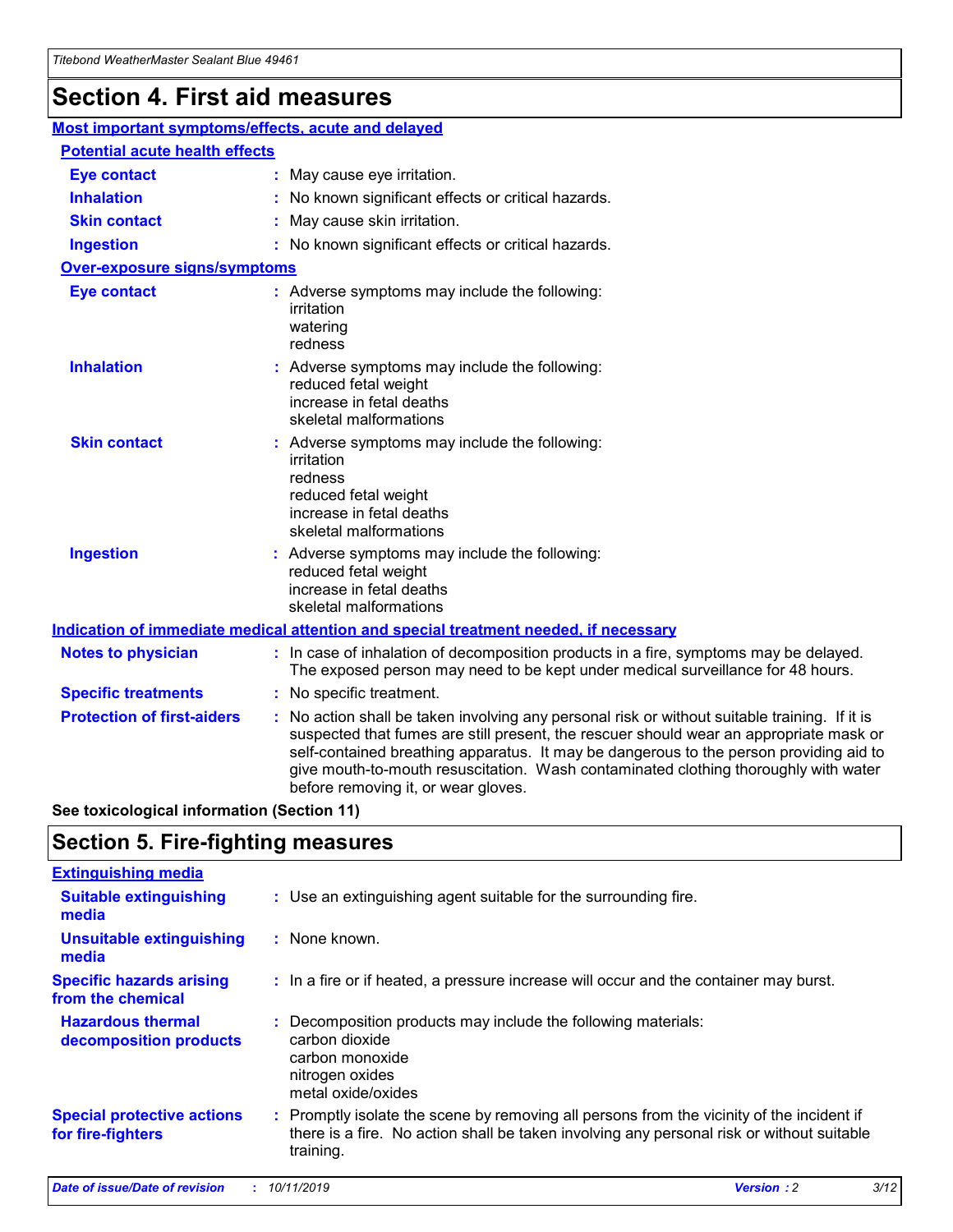### **Section 5. Fire-fighting measures**

**Special protective equipment for fire-fighters** Fire-fighters should wear appropriate protective equipment and self-contained breathing **:** apparatus (SCBA) with a full face-piece operated in positive pressure mode.

### **Section 6. Accidental release measures**

#### **Personal precautions, protective equipment and emergency procedures**

| For non-emergency<br>personnel                               |  | : No action shall be taken involving any personal risk or without suitable training.<br>Evacuate surrounding areas. Keep unnecessary and unprotected personnel from<br>entering. Do not touch or walk through spilled material. Avoid breathing vapor or mist.<br>Provide adequate ventilation. Wear appropriate respirator when ventilation is<br>inadequate. Put on appropriate personal protective equipment.                                                                                                                                                                                                                                                                                             |  |  |
|--------------------------------------------------------------|--|--------------------------------------------------------------------------------------------------------------------------------------------------------------------------------------------------------------------------------------------------------------------------------------------------------------------------------------------------------------------------------------------------------------------------------------------------------------------------------------------------------------------------------------------------------------------------------------------------------------------------------------------------------------------------------------------------------------|--|--|
|                                                              |  | For emergency responders : If specialized clothing is required to deal with the spillage, take note of any information in<br>Section 8 on suitable and unsuitable materials. See also the information in "For non-<br>emergency personnel".                                                                                                                                                                                                                                                                                                                                                                                                                                                                  |  |  |
| <b>Environmental precautions</b>                             |  | : Avoid dispersal of spilled material and runoff and contact with soil, waterways, drains<br>and sewers. Inform the relevant authorities if the product has caused environmental<br>pollution (sewers, waterways, soil or air).                                                                                                                                                                                                                                                                                                                                                                                                                                                                              |  |  |
| <b>Methods and materials for containment and cleaning up</b> |  |                                                                                                                                                                                                                                                                                                                                                                                                                                                                                                                                                                                                                                                                                                              |  |  |
| <b>Small spill</b>                                           |  | : Stop leak if without risk. Move containers from spill area. Dilute with water and mop up<br>if water-soluble. Alternatively, or if water-insoluble, absorb with an inert dry material and<br>place in an appropriate waste disposal container. Dispose of via a licensed waste<br>disposal contractor.                                                                                                                                                                                                                                                                                                                                                                                                     |  |  |
| <b>Large spill</b>                                           |  | : Stop leak if without risk. Move containers from spill area. Approach release from<br>upwind. Prevent entry into sewers, water courses, basements or confined areas. Wash<br>spillages into an effluent treatment plant or proceed as follows. Contain and collect<br>spillage with non-combustible, absorbent material e.g. sand, earth, vermiculite or<br>diatomaceous earth and place in container for disposal according to local regulations<br>(see Section 13). Dispose of via a licensed waste disposal contractor. Contaminated<br>absorbent material may pose the same hazard as the spilled product. Note: see<br>Section 1 for emergency contact information and Section 13 for waste disposal. |  |  |

### **Section 7. Handling and storage**

| <b>Precautions for safe handling</b>                                             |                                                                                                                                                                                                                                                                                                                                                                                                                                                                                                                                                                                                                                                                                                                                                                                                                                                  |
|----------------------------------------------------------------------------------|--------------------------------------------------------------------------------------------------------------------------------------------------------------------------------------------------------------------------------------------------------------------------------------------------------------------------------------------------------------------------------------------------------------------------------------------------------------------------------------------------------------------------------------------------------------------------------------------------------------------------------------------------------------------------------------------------------------------------------------------------------------------------------------------------------------------------------------------------|
| <b>Protective measures</b>                                                       | : Put on appropriate personal protective equipment (see Section 8). Persons with a<br>history of skin sensitization problems should not be employed in any process in which<br>this product is used. Avoid exposure - obtain special instructions before use. Avoid<br>exposure during pregnancy. Do not handle until all safety precautions have been read<br>and understood. Do not get in eyes or on skin or clothing. Do not ingest. Avoid<br>breathing vapor or mist. If during normal use the material presents a respiratory hazard,<br>use only with adequate ventilation or wear appropriate respirator. Keep in the original<br>container or an approved alternative made from a compatible material, kept tightly<br>closed when not in use. Empty containers retain product residue and can be hazardous.<br>Do not reuse container. |
| <b>Advice on general</b><br>occupational hygiene                                 | : Eating, drinking and smoking should be prohibited in areas where this material is<br>handled, stored and processed. Workers should wash hands and face before eating,<br>drinking and smoking. Remove contaminated clothing and protective equipment before<br>entering eating areas. See also Section 8 for additional information on hygiene<br>measures.                                                                                                                                                                                                                                                                                                                                                                                                                                                                                    |
| <b>Conditions for safe storage,</b><br>including any<br><b>incompatibilities</b> | Store between the following temperatures: 0 to 120 $\degree$ C (32 to 248 $\degree$ F). Store in<br>accordance with local regulations. Store in original container protected from direct<br>sunlight in a dry, cool and well-ventilated area, away from incompatible materials (see<br>Section 10) and food and drink. Store locked up. Keep container tightly closed and<br>sealed until ready for use. Containers that have been opened must be carefully<br>resealed and kept upright to prevent leakage. Do not store in unlabeled containers.<br>Use appropriate containment to avoid environmental contamination. See Section 10 for<br>incompatible materials before handling or use.                                                                                                                                                     |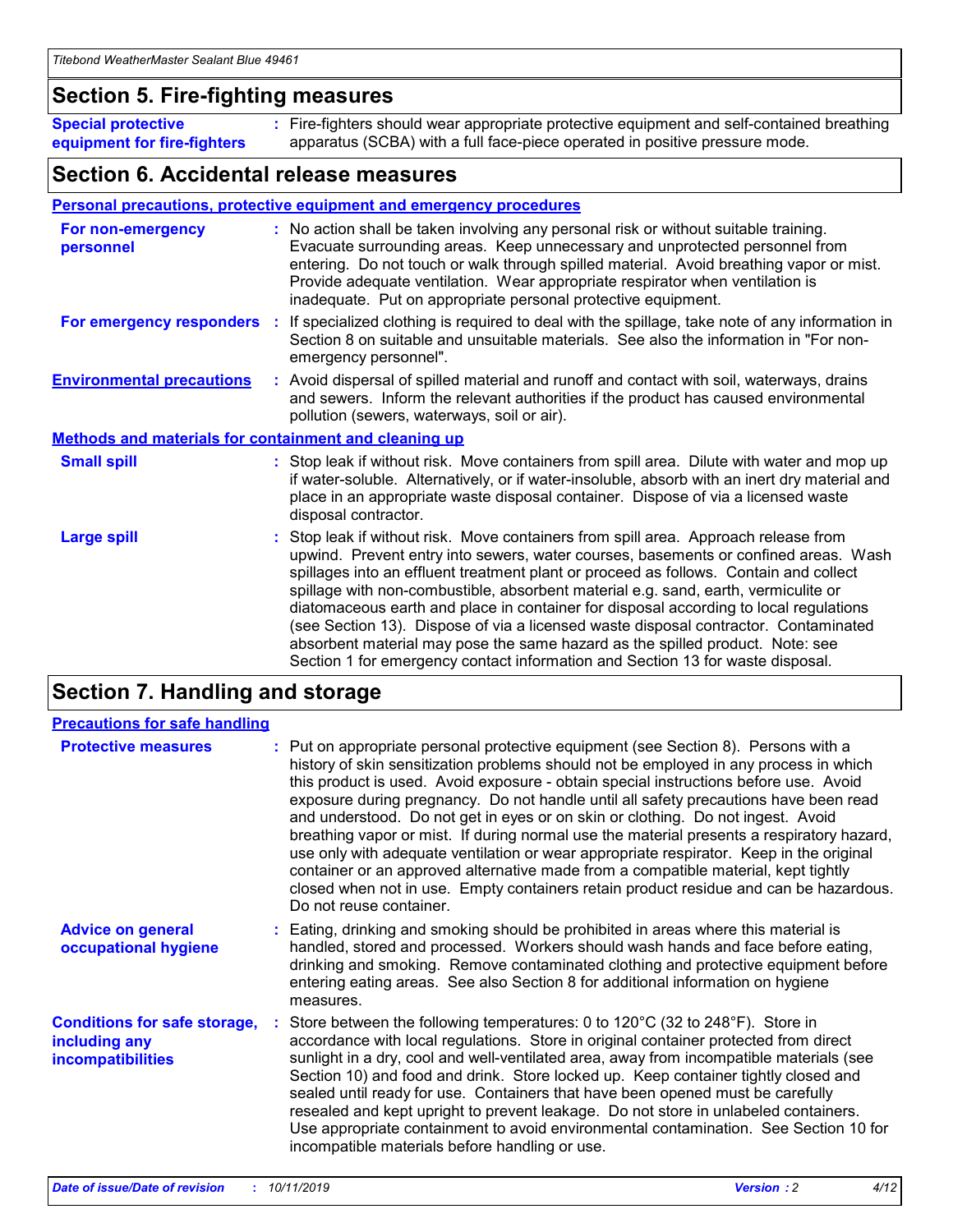## **Section 8. Exposure controls/personal protection**

#### **Control parameters**

#### **Occupational exposure limits**

| <b>Ingredient name</b>                               |    |                        | <b>Exposure limits</b>                                                                                                                                                                                                                                                                                                                                                                                                                                                                                                                                                                                                 |
|------------------------------------------------------|----|------------------------|------------------------------------------------------------------------------------------------------------------------------------------------------------------------------------------------------------------------------------------------------------------------------------------------------------------------------------------------------------------------------------------------------------------------------------------------------------------------------------------------------------------------------------------------------------------------------------------------------------------------|
| 3-aminopropyltriethoxysilane<br>Dibutyltin dilaurate |    |                        | None.<br>ACGIH TLV (United States, 3/2019). Absorbed through skin.<br>Notes: as Sn<br>TWA: 0.1 mg/m <sup>3</sup> , (as Sn) 8 hours.<br>STEL: 0.2 mg/m <sup>3</sup> , (as Sn) 15 minutes.<br>NIOSH REL (United States, 10/2016). Absorbed through skin.<br>Notes: as Sn<br>TWA: 0.1 mg/m <sup>3</sup> , (as Sn) 10 hours.<br>OSHA PEL (United States, 5/2018). Notes: as Sn<br>TWA: $0.1 \text{ mg/m}^3$ , (as Sn) 8 hours.<br>OSHA PEL 1989 (United States, 3/1989). Absorbed through skin.<br>Notes: measured as Sn<br>TWA: 0.1 mg/m <sup>3</sup> , (measured as Sn) 8 hours. Form: Organic                           |
| <b>Appropriate engineering</b><br>controls           |    |                        | : If user operations generate dust, fumes, gas, vapor or mist, use process enclosures,<br>local exhaust ventilation or other engineering controls to keep worker exposure to<br>airborne contaminants below any recommended or statutory limits.                                                                                                                                                                                                                                                                                                                                                                       |
| <b>Environmental exposure</b><br><b>controls</b>     |    |                        | Emissions from ventilation or work process equipment should be checked to ensure<br>they comply with the requirements of environmental protection legislation. In some<br>cases, fume scrubbers, filters or engineering modifications to the process equipment<br>will be necessary to reduce emissions to acceptable levels.                                                                                                                                                                                                                                                                                          |
| <b>Individual protection measures</b>                |    |                        |                                                                                                                                                                                                                                                                                                                                                                                                                                                                                                                                                                                                                        |
| <b>Hygiene measures</b>                              |    |                        | : Wash hands, forearms and face thoroughly after handling chemical products, before<br>eating, smoking and using the lavatory and at the end of the working period.<br>Appropriate techniques should be used to remove potentially contaminated clothing.<br>Contaminated work clothing should not be allowed out of the workplace. Wash<br>contaminated clothing before reusing. Ensure that eyewash stations and safety<br>showers are close to the workstation location.                                                                                                                                            |
| <b>Eye/face protection</b>                           |    |                        | : Safety eyewear complying with an approved standard should be used when a risk<br>assessment indicates this is necessary to avoid exposure to liquid splashes, mists,<br>gases or dusts. If contact is possible, the following protection should be worn, unless<br>the assessment indicates a higher degree of protection: chemical splash goggles.                                                                                                                                                                                                                                                                  |
| <b>Skin protection</b>                               |    |                        |                                                                                                                                                                                                                                                                                                                                                                                                                                                                                                                                                                                                                        |
| <b>Hand protection</b>                               |    |                        | : Chemical-resistant, impervious gloves complying with an approved standard should be<br>worn at all times when handling chemical products if a risk assessment indicates this is<br>necessary. Considering the parameters specified by the glove manufacturer, check<br>during use that the gloves are still retaining their protective properties. It should be<br>noted that the time to breakthrough for any glove material may be different for different<br>glove manufacturers. In the case of mixtures, consisting of several substances, the<br>protection time of the gloves cannot be accurately estimated. |
| <b>Body protection</b>                               |    | handling this product. | Personal protective equipment for the body should be selected based on the task being<br>performed and the risks involved and should be approved by a specialist before                                                                                                                                                                                                                                                                                                                                                                                                                                                |
| <b>Other skin protection</b>                         |    |                        | : Appropriate footwear and any additional skin protection measures should be selected<br>based on the task being performed and the risks involved and should be approved by a<br>specialist before handling this product.                                                                                                                                                                                                                                                                                                                                                                                              |
| <b>Respiratory protection</b>                        | ÷. | aspects of use.        | Based on the hazard and potential for exposure, select a respirator that meets the<br>appropriate standard or certification. Respirators must be used according to a<br>respiratory protection program to ensure proper fitting, training, and other important                                                                                                                                                                                                                                                                                                                                                         |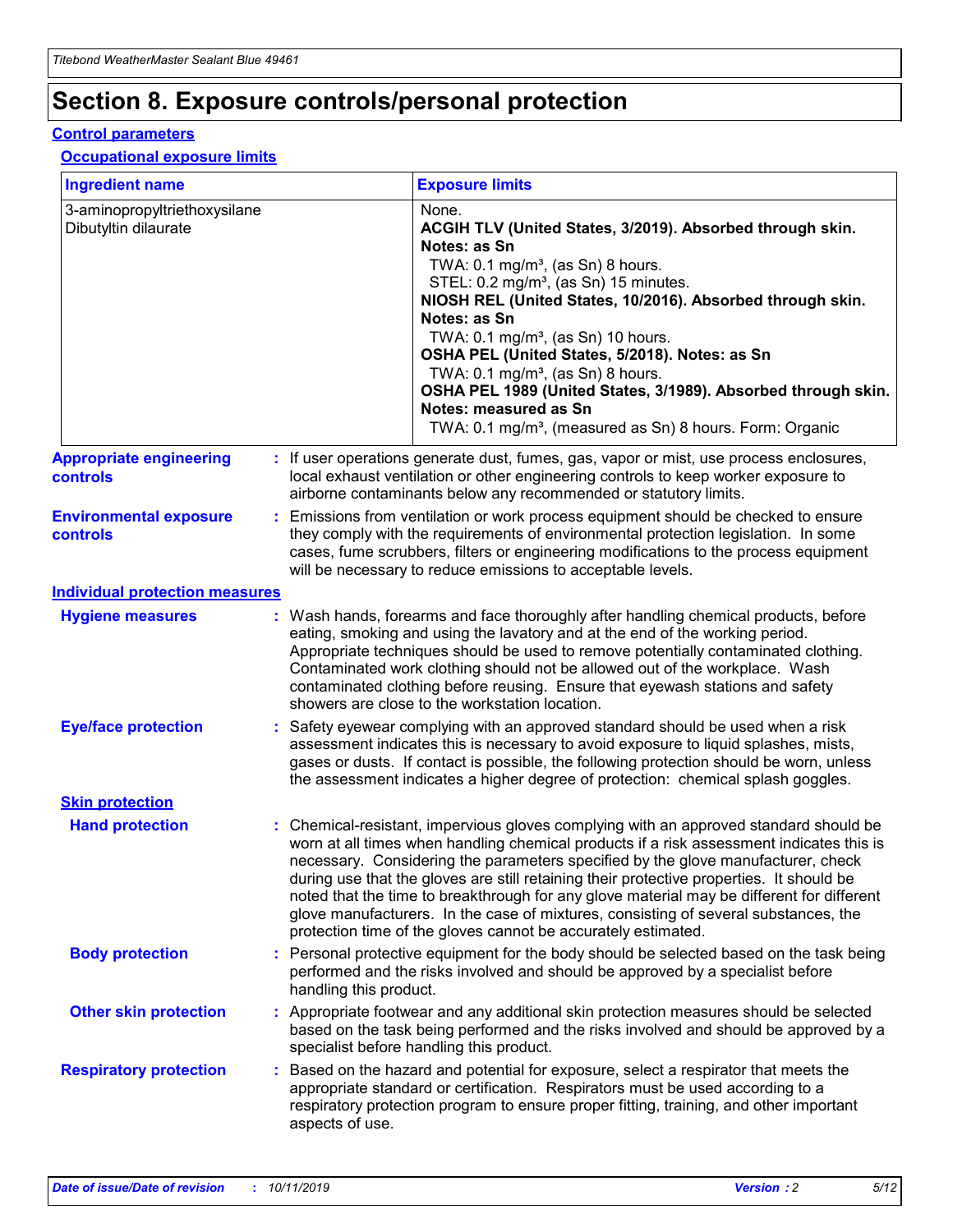### **Section 9. Physical and chemical properties**

#### **Appearance**

| <b>Physical state</b>                             | : Liquid. [Paste.]                                              |
|---------------------------------------------------|-----------------------------------------------------------------|
| <b>Color</b>                                      | $:$ Blue.                                                       |
| Odor                                              | None [Slight]                                                   |
| <b>Odor threshold</b>                             | : Not available.                                                |
| рH                                                | : Not applicable.                                               |
| <b>Melting point</b>                              | : Not available.                                                |
| <b>Boiling point</b>                              | : >100°C (>212°F)                                               |
| <b>Flash point</b>                                | : Closed cup: >200°C (>392°F) [Setaflash.]                      |
| <b>Evaporation rate</b>                           | $:$ <1 (butyl acetate = 1)                                      |
| <b>Flammability (solid, gas)</b>                  | : Not available.                                                |
| Lower and upper explosive<br>(flammable) limits   | : Not available.                                                |
| <b>VOC (less water, less</b>                      | $: 0$ g/l                                                       |
| exempt solvents)                                  |                                                                 |
| <b>Volatility</b>                                 | $: 0\%$ (w/w)                                                   |
| <b>Vapor density</b>                              | : Not available.                                                |
| <b>Relative density</b>                           | : 1.4329                                                        |
| <b>Solubility</b>                                 | Insoluble in the following materials: cold water and hot water. |
| <b>Solubility in water</b>                        | : Not available.                                                |
| <b>Partition coefficient: n-</b><br>octanol/water | $:$ Not available.                                              |
| <b>Auto-ignition temperature</b>                  | : Not available.                                                |
| <b>Decomposition temperature</b>                  | : Not available.                                                |

### **Section 10. Stability and reactivity**

| <b>Reactivity</b>                            | : No specific test data related to reactivity available for this product or its ingredients.            |
|----------------------------------------------|---------------------------------------------------------------------------------------------------------|
| <b>Chemical stability</b>                    | : The product is stable.                                                                                |
| <b>Possibility of hazardous</b><br>reactions | : Under normal conditions of storage and use, hazardous reactions will not occur.                       |
| <b>Conditions to avoid</b>                   | : No specific data.                                                                                     |
| <b>Incompatible materials</b>                | : No specific data.                                                                                     |
| <b>Hazardous decomposition</b><br>products   | Under normal conditions of storage and use, hazardous decomposition products should<br>not be produced. |

## **Section 11. Toxicological information**

### **Information on toxicological effects**

#### **Acute toxicity**

| <b>Product/ingredient name</b> | <b>Result</b> | <b>Species</b> | <b>Dose</b>         | <b>Exposure</b> |
|--------------------------------|---------------|----------------|---------------------|-----------------|
| 3-aminopropyltriethoxysilane   | ILD50 Dermal  | Rabbit         | $4.29$ g/kg         |                 |
|                                | ILD50 Oral    | Rat            | $1.57$ g/kg         |                 |
| Dibutyltin dilaurate           | LD50 Oral     | Rat            | $175 \text{ mg/kg}$ |                 |

**Irritation/Corrosion**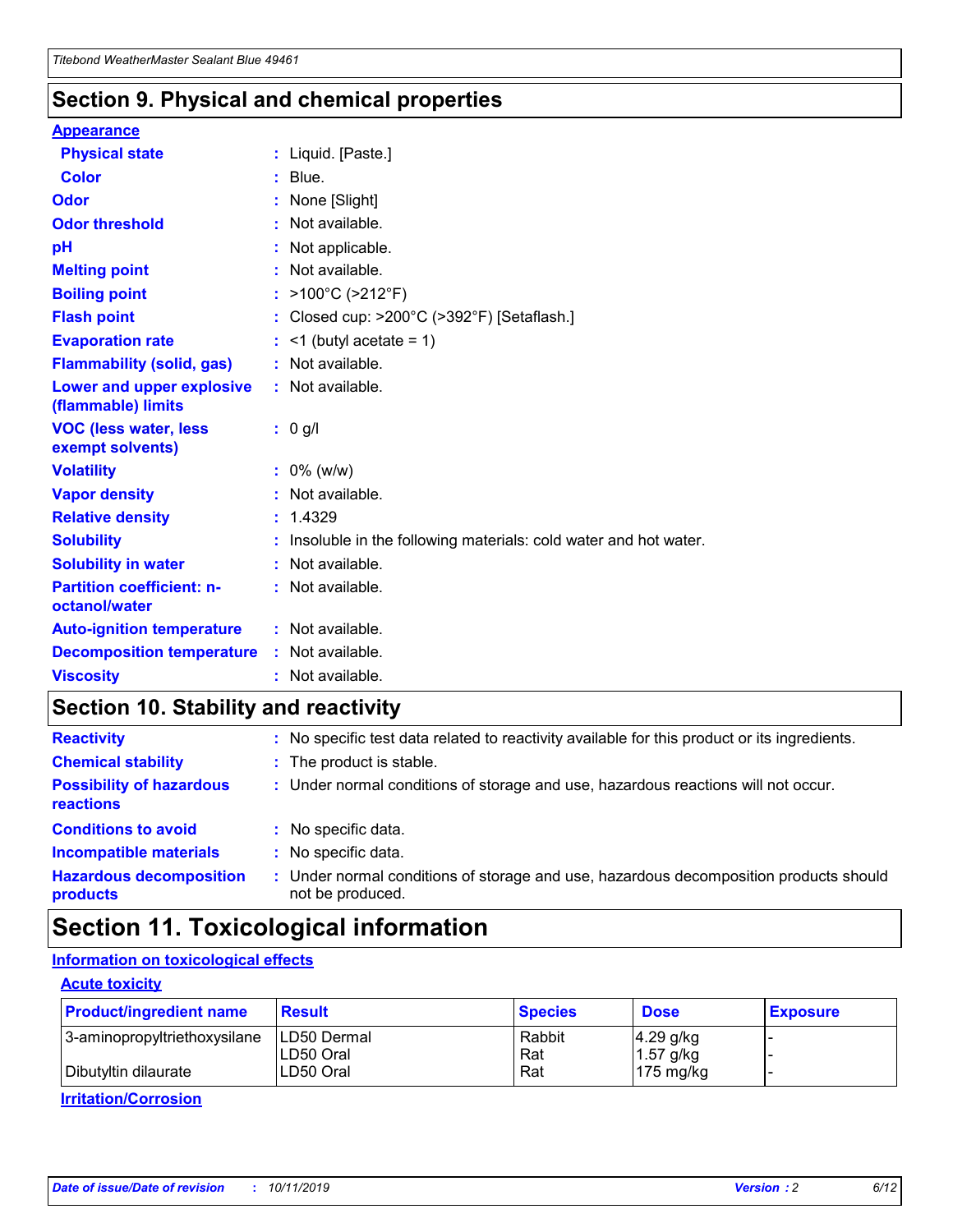## **Section 11. Toxicological information**

| <b>Product/ingredient name</b> | <b>Result</b>            | <b>Species</b> | <b>Score</b> | <b>Exposure</b>           | <b>Observation</b> |
|--------------------------------|--------------------------|----------------|--------------|---------------------------|--------------------|
| 3-aminopropyltriethoxysilane   | Eyes - Mild irritant     | Rabbit         |              | $100$ mg                  |                    |
|                                | Eyes - Severe irritant   | Rabbit         |              | 24 hours 750              |                    |
|                                |                          |                |              | ug                        |                    |
|                                | Skin - Severe irritant   | Rabbit         |              | 24 hours 5                | -                  |
| Dibutyltin dilaurate           | Eyes - Moderate irritant | Rabbit         |              | mq<br><b>24 hours 100</b> |                    |
|                                |                          |                |              | mg                        |                    |
|                                | Skin - Severe irritant   | Rabbit         |              | 500 mg                    |                    |

#### **Sensitization**

Not available.

#### **Mutagenicity**

Not available.

#### **Carcinogenicity**

Not available.

#### **Reproductive toxicity**

Not available.

#### **Teratogenicity**

Not available.

#### **Specific target organ toxicity (single exposure)**

Not available.

#### **Specific target organ toxicity (repeated exposure)**

| <b>Name</b>                                                                         |                                                                            | <b>Category</b>                                     | <b>Route of</b><br>exposure | <b>Target organs</b> |
|-------------------------------------------------------------------------------------|----------------------------------------------------------------------------|-----------------------------------------------------|-----------------------------|----------------------|
| Dibutyltin dilaurate                                                                |                                                                            | Category 1                                          | $\overline{\phantom{0}}$    | respiratory system   |
| <b>Aspiration hazard</b><br>Not available.                                          |                                                                            |                                                     |                             |                      |
| <b>Information on the likely</b><br>routes of exposure                              | : Not available.                                                           |                                                     |                             |                      |
| <b>Potential acute health effects</b>                                               |                                                                            |                                                     |                             |                      |
| <b>Eye contact</b>                                                                  | : May cause eye irritation.                                                |                                                     |                             |                      |
| <b>Inhalation</b>                                                                   |                                                                            | : No known significant effects or critical hazards. |                             |                      |
| <b>Skin contact</b>                                                                 | : May cause skin irritation.                                               |                                                     |                             |                      |
| <b>Ingestion</b>                                                                    |                                                                            | : No known significant effects or critical hazards. |                             |                      |
| <b>Symptoms related to the physical, chemical and toxicological characteristics</b> |                                                                            |                                                     |                             |                      |
| <b>Eye contact</b>                                                                  | irritation<br>watering<br>redness                                          | : Adverse symptoms may include the following:       |                             |                      |
| <b>Inhalation</b>                                                                   | reduced fetal weight<br>increase in fetal deaths<br>skeletal malformations | : Adverse symptoms may include the following:       |                             |                      |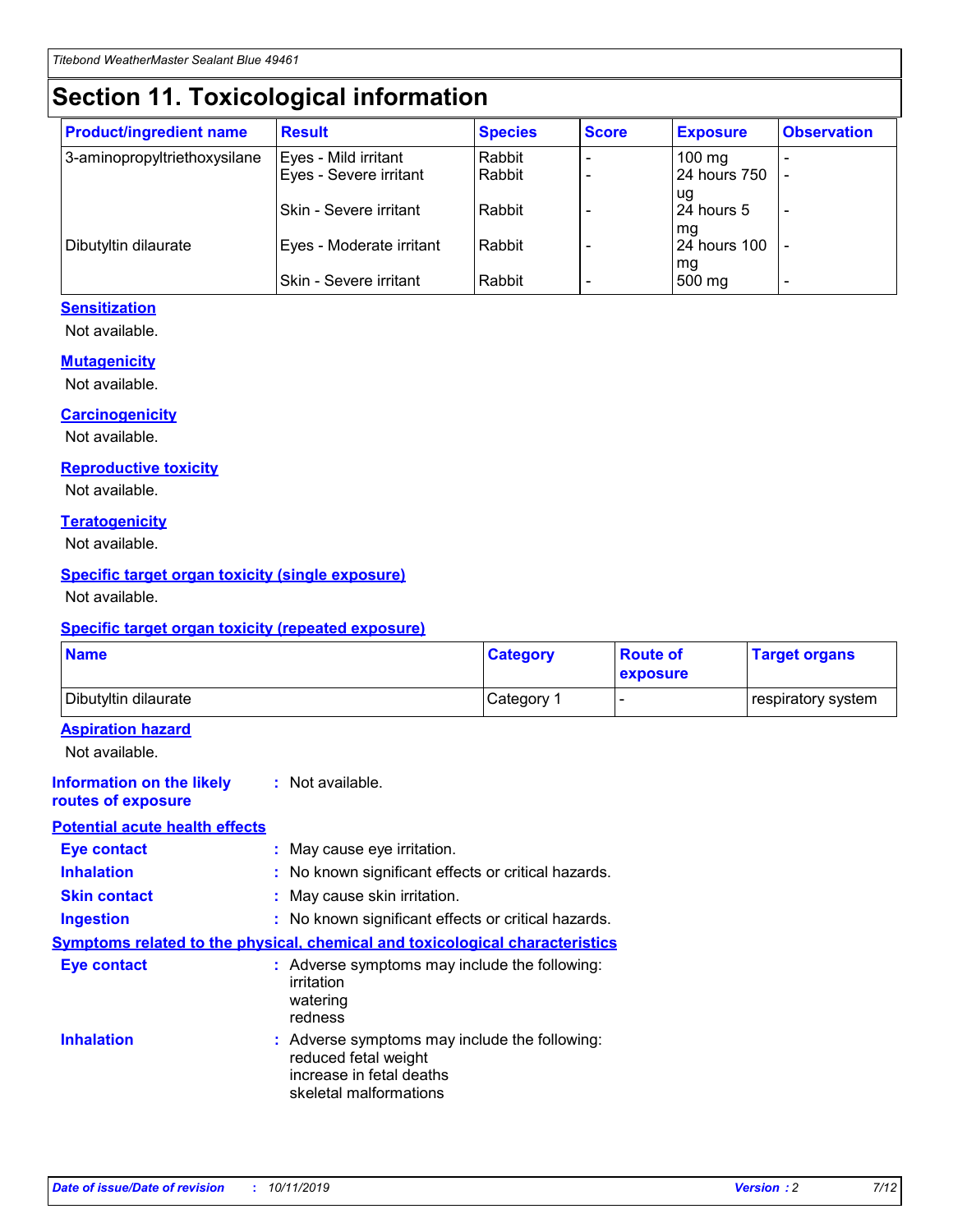## **Section 11. Toxicological information**

| <b>Skin contact</b>                     | : Adverse symptoms may include the following:<br>irritation<br>redness<br>reduced fetal weight<br>increase in fetal deaths<br>skeletal malformations |
|-----------------------------------------|------------------------------------------------------------------------------------------------------------------------------------------------------|
| <b>Ingestion</b>                        | : Adverse symptoms may include the following:<br>reduced fetal weight<br>increase in fetal deaths<br>skeletal malformations                          |
|                                         | Delayed and immediate effects and also chronic effects from short and long term exposure                                                             |
| <b>Short term exposure</b>              |                                                                                                                                                      |
| <b>Potential immediate</b><br>effects   | : Not available.                                                                                                                                     |
| <b>Potential delayed effects</b>        | : Not available.                                                                                                                                     |
| <b>Long term exposure</b>               |                                                                                                                                                      |
| <b>Potential immediate</b><br>effects   | : Not available.                                                                                                                                     |
| <b>Potential delayed effects</b>        | : Not available.                                                                                                                                     |
| <b>Potential chronic health effects</b> |                                                                                                                                                      |
| Not available.                          |                                                                                                                                                      |
| <b>General</b>                          | : Once sensitized, a severe allergic reaction may occur when subsequently exposed to<br>very low levels.                                             |
| <b>Carcinogenicity</b>                  | : No known significant effects or critical hazards.                                                                                                  |
| <b>Mutagenicity</b>                     | No known significant effects or critical hazards.                                                                                                    |
| <b>Teratogenicity</b>                   | May damage the unborn child.                                                                                                                         |
| <b>Developmental effects</b>            | No known significant effects or critical hazards.                                                                                                    |
| <b>Fertility effects</b>                | : May damage fertility.                                                                                                                              |
| <b>Numerical measures of toxicity</b>   |                                                                                                                                                      |
| <b>Acute toxicity estimates</b>         |                                                                                                                                                      |
|                                         |                                                                                                                                                      |

Not available.

## **Section 12. Ecological information**

#### **Toxicity**

| <b>Product/ingredient name</b> | <b>Result</b>                     | <b>Species</b>                       | <b>Exposure</b> |
|--------------------------------|-----------------------------------|--------------------------------------|-----------------|
| Dibutyltin dilaurate           | Chronic EC10 > 2 mg/l Fresh water | Algae - Scenedesmus<br>I subspicatus | l 96 hours i    |

### **Persistence and degradability**

| <b>Product/ingredient name</b> | <b>Test</b>                                                                    | <b>Result</b>  |                   | <b>Dose</b> | <b>Inoculum</b>         |
|--------------------------------|--------------------------------------------------------------------------------|----------------|-------------------|-------------|-------------------------|
| Dibutyltin dilaurate           | OECD 301F<br>Ready<br>Biodegradability -<br>Manometric<br>Respirometry<br>Test | 23 % - 28 days |                   |             |                         |
| <b>Product/ingredient name</b> | <b>Aquatic half-life</b>                                                       |                | <b>Photolysis</b> |             | <b>Biodegradability</b> |
| Dibutyltin dilaurate           |                                                                                |                |                   |             | Inherent                |

### **Bioaccumulative potential**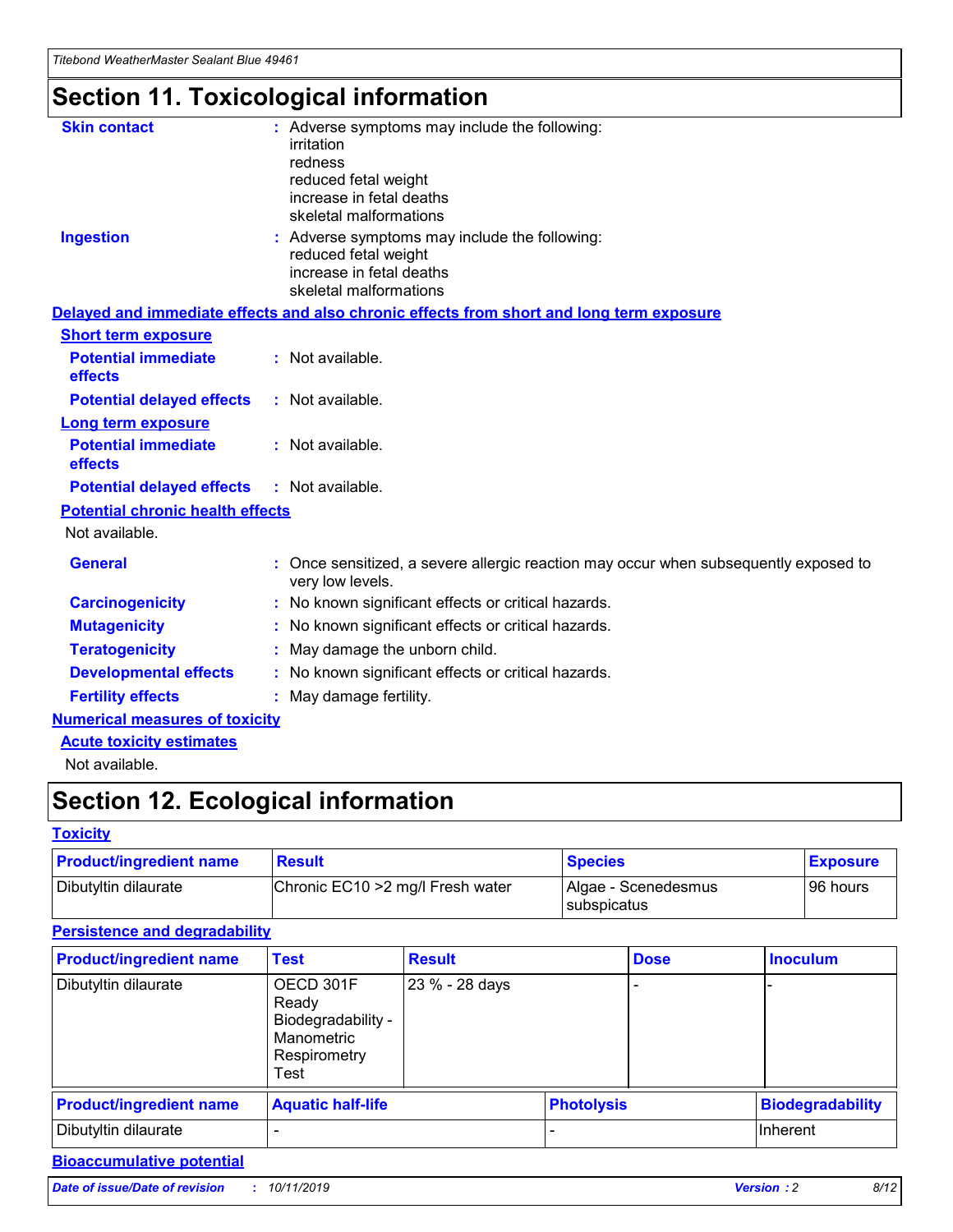## **Section 12. Ecological information**

| <b>Product/ingredient name</b> | $LoaPow$ | <b>BCF</b> | <b>Potential</b> |
|--------------------------------|----------|------------|------------------|
| 3-aminopropyltriethoxysilane   | 1.7      | 3.4        | low              |
| Dibutyltin dilaurate           | 4.44     | 2.91       | low              |

#### **Mobility in soil**

| <b>Soil/water partition</b><br>coefficient (K <sub>oc</sub> ) | : Not available.                                    |
|---------------------------------------------------------------|-----------------------------------------------------|
| <b>Other adverse effects</b>                                  | : No known significant effects or critical hazards. |

### **Section 13. Disposal considerations**

|  | <b>Disposal methods</b> |  |
|--|-------------------------|--|

**Disposal methods** : The generation of waste should be avoided or minimized wherever possible. Disposal of this product, solutions and any by-products should at all times comply with the requirements of environmental protection and waste disposal legislation and any regional local authority requirements. Dispose of surplus and non-recyclable products via a licensed waste disposal contractor. Waste should not be disposed of untreated to the sewer unless fully compliant with the requirements of all authorities with jurisdiction. Waste packaging should be recycled. Incineration or landfill should only be considered when recycling is not feasible. This material and its container must be disposed of in a safe way. Care should be taken when handling emptied containers that have not been cleaned or rinsed out. Empty containers or liners may retain some product residues. Avoid dispersal of spilled material and runoff and contact with soil, waterways, drains and sewers.

## **Section 14. Transport information**

|                                      | <b>DOT</b><br><b>Classification</b> | <b>TDG</b><br><b>Classification</b> | <b>Mexico</b><br><b>Classification</b> | <b>ADR/RID</b>           | <b>IMDG</b>              | <b>IATA</b>    |
|--------------------------------------|-------------------------------------|-------------------------------------|----------------------------------------|--------------------------|--------------------------|----------------|
| <b>UN number</b>                     | Not regulated.                      | Not regulated.                      | Not regulated.                         | Not regulated.           | Not regulated.           | Not regulated. |
| <b>UN proper</b><br>shipping name    | $\blacksquare$                      |                                     |                                        |                          |                          |                |
| <b>Transport</b><br>hazard class(es) | $\blacksquare$                      | $\overline{\phantom{a}}$            | $\overline{\phantom{a}}$               | $\overline{\phantom{a}}$ | $\overline{\phantom{a}}$ | $\blacksquare$ |
| <b>Packing group</b>                 | $\overline{\phantom{a}}$            | -                                   | -                                      | -                        |                          | -              |
| <b>Environmental</b><br>hazards      | No.                                 | No.                                 | No.                                    | No.                      | No.                      | No.            |

## **Section 15. Regulatory information**

#### **U.S. Federal regulations**

#### **SARA 302/304**

#### **Composition/information on ingredients**

No products were found.

**SARA 304 RQ :** Not applicable.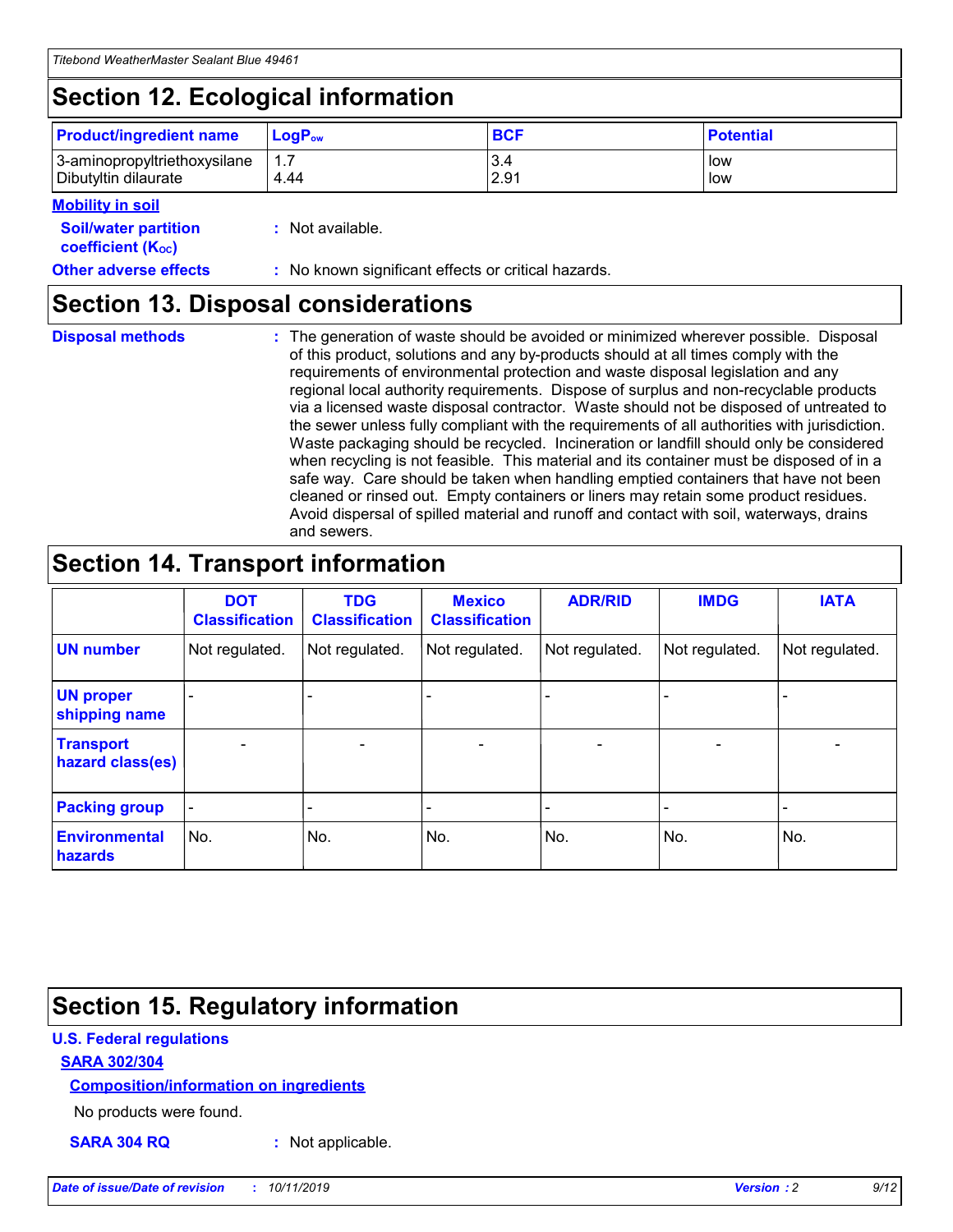## **Section 15. Regulatory information**

#### **SARA 311/312**

**Classification :** EYE IRRITATION - Category 2B SKIN SENSITIZATION - Category 1 TOXIC TO REPRODUCTION (Fertility) - Category 1B TOXIC TO REPRODUCTION (Unborn child) - Category 1B

#### **Composition/information on ingredients**

| <b>Name</b>                  | $\frac{9}{6}$ | <b>Classification</b>                                  |
|------------------------------|---------------|--------------------------------------------------------|
| 3-aminopropyltriethoxysilane | $\leq$ 3      | <b>FLAMMABLE LIQUIDS - Category 4</b>                  |
|                              |               | <b>ACUTE TOXICITY (oral) - Category 4</b>              |
|                              |               | SKIN IRRITATION - Category 2                           |
|                              |               | EYE IRRITATION - Category 2A                           |
| Dibutyltin dilaurate         | ≤0.3          | <b>ACUTE TOXICITY (oral) - Category 3</b>              |
|                              |               | SKIN CORROSION - Category 1C                           |
|                              |               | SERIOUS EYE DAMAGE - Category 1                        |
|                              |               | SKIN SENSITIZATION - Category 1                        |
|                              |               | <b>GERM CELL MUTAGENICITY - Category 2</b>             |
|                              |               | <b>TOXIC TO REPRODUCTION (Fertility) - Category 1B</b> |
|                              |               | TOXIC TO REPRODUCTION (Unborn child) - Category 1B     |
|                              |               | SPECIFIC TARGET ORGAN TOXICITY (REPEATED               |
|                              |               | EXPOSURE) (respiratory system) - Category 1            |

#### **State regulations**

| <b>Massachusetts</b> | : None of the components are listed. |
|----------------------|--------------------------------------|
| <b>New York</b>      | : None of the components are listed. |
| <b>New Jersey</b>    | : None of the components are listed. |
| <b>Pennsylvania</b>  | : None of the components are listed. |

#### **California Prop. 65**

**A** WARNING: This product can expose you to methanol, which is known to the State of California to cause birth defects or other reproductive harm. For more information go to www.P65Warnings.ca.gov.

| <b>Ingredient name</b> | No significant risk Maximum<br>level | acceptable dosage<br>level |
|------------------------|--------------------------------------|----------------------------|
| methanol               |                                      | Yes.                       |

#### **International regulations**

**Chemical Weapon Convention List Schedules I, II & III Chemicals** Not listed.

#### **Montreal Protocol**

Not listed.

**Stockholm Convention on Persistent Organic Pollutants**

Not listed.

### **UNECE Aarhus Protocol on POPs and Heavy Metals**

Not listed.

#### **Inventory list**

### **China :** All components are listed or exempted.

**United States TSCA 8(b) inventory :** All components are active or exempted.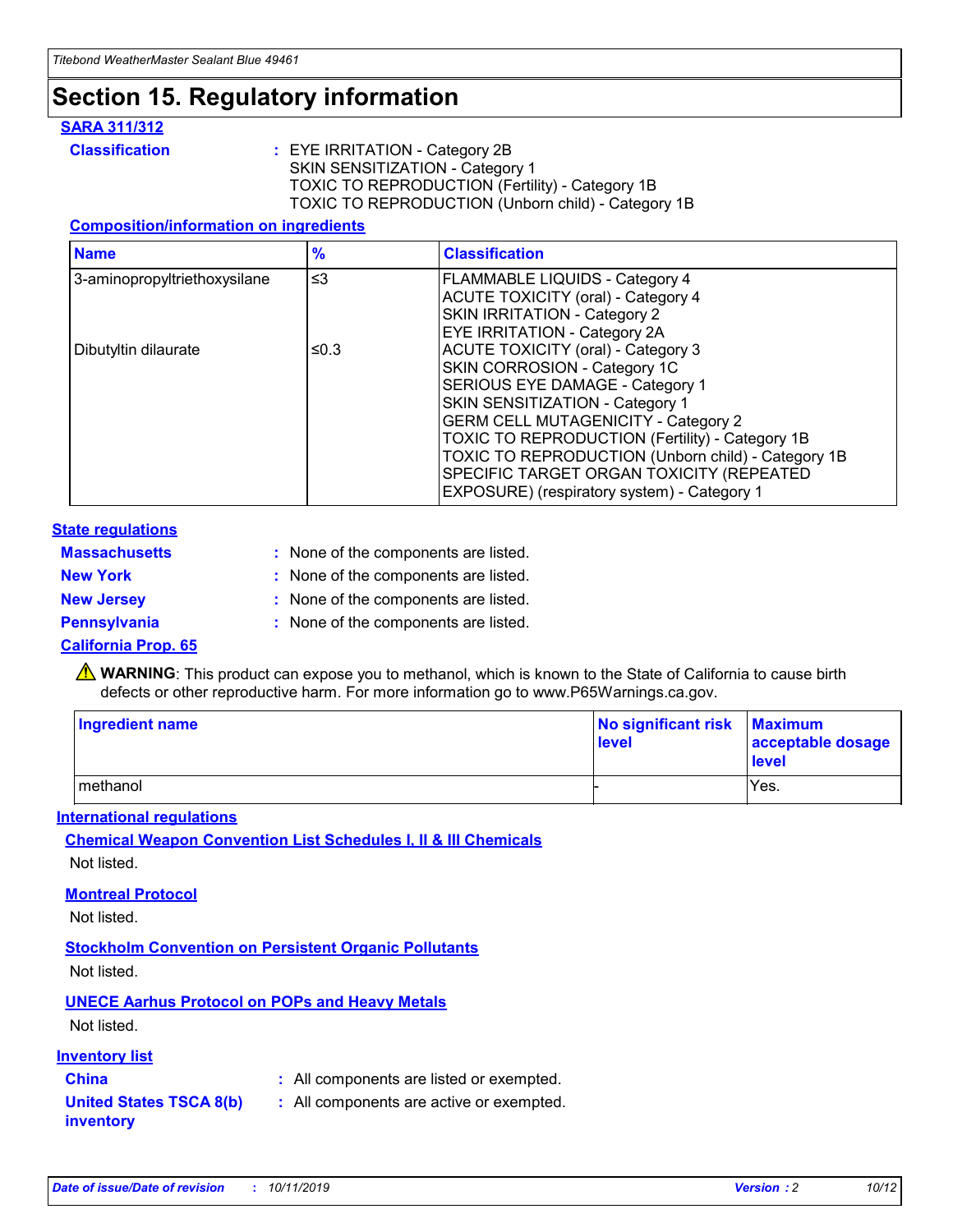## **Section 16. Other information**

**Hazardous Material Information System (U.S.A.)**



**Caution: HMIS® ratings are based on a 0-4 rating scale, with 0 representing minimal hazards or risks, and 4 representing significant hazards or risks. Although HMIS® ratings and the associated label are not required on SDSs or products leaving a facility under 29 CFR 1910.1200, the preparer may choose to provide them. HMIS® ratings are to be used with a fully implemented HMIS® program. HMIS® is a registered trademark and service mark of the American Coatings Association, Inc.**

**The customer is responsible for determining the PPE code for this material. For more information on HMIS® Personal Protective Equipment (PPE) codes, consult the HMIS® Implementation Manual.**

#### **National Fire Protection Association (U.S.A.)**



**Reprinted with permission from NFPA 704-2001, Identification of the Hazards of Materials for Emergency Response Copyright ©1997, National Fire Protection Association, Quincy, MA 02269. This reprinted material is not the complete and official position of the National Fire Protection Association, on the referenced subject which is represented only by the standard in its entirety.**

**Copyright ©2001, National Fire Protection Association, Quincy, MA 02269. This warning system is intended to be interpreted and applied only by properly trained individuals to identify fire, health and reactivity hazards of chemicals. The user is referred to certain limited number of chemicals with recommended classifications in NFPA 49 and NFPA 325, which would be used as a guideline only. Whether the chemicals are classified by NFPA or not, anyone using the 704 systems to classify chemicals does so at their own risk.**

#### **Procedure used to derive the classification**

|                                                                                                                    | <b>Classification</b>                                                                                                                                                                                                                                                                                                                                                                                                                                                                                                                                         | <b>Justification</b>                                                     |
|--------------------------------------------------------------------------------------------------------------------|---------------------------------------------------------------------------------------------------------------------------------------------------------------------------------------------------------------------------------------------------------------------------------------------------------------------------------------------------------------------------------------------------------------------------------------------------------------------------------------------------------------------------------------------------------------|--------------------------------------------------------------------------|
| EYE IRRITATION - Category 2B<br>SKIN SENSITIZATION - Category 1<br>TOXIC TO REPRODUCTION (Fertility) - Category 1B | TOXIC TO REPRODUCTION (Unborn child) - Category 1B                                                                                                                                                                                                                                                                                                                                                                                                                                                                                                            | Expert judgment<br>Expert judgment<br>Expert judgment<br>Expert judgment |
| <b>History</b>                                                                                                     |                                                                                                                                                                                                                                                                                                                                                                                                                                                                                                                                                               |                                                                          |
| <b>Date of printing</b>                                                                                            | : 4/22/2022                                                                                                                                                                                                                                                                                                                                                                                                                                                                                                                                                   |                                                                          |
| Date of issue/Date of<br>revision                                                                                  | : 10/11/2019                                                                                                                                                                                                                                                                                                                                                                                                                                                                                                                                                  |                                                                          |
| Date of previous issue                                                                                             | : 10/16/2020                                                                                                                                                                                                                                                                                                                                                                                                                                                                                                                                                  |                                                                          |
| <b>Version</b>                                                                                                     | $\therefore$ 2                                                                                                                                                                                                                                                                                                                                                                                                                                                                                                                                                |                                                                          |
| <b>Key to abbreviations</b>                                                                                        | $:$ ATE = Acute Toxicity Estimate<br><b>BCF</b> = Bioconcentration Factor<br>GHS = Globally Harmonized System of Classification and Labelling of Chemicals<br>IATA = International Air Transport Association<br>IBC = Intermediate Bulk Container<br><b>IMDG = International Maritime Dangerous Goods</b><br>LogPow = logarithm of the octanol/water partition coefficient<br>MARPOL = International Convention for the Prevention of Pollution From Ships, 1973<br>as modified by the Protocol of 1978. ("Marpol" = marine pollution)<br>UN = United Nations |                                                                          |